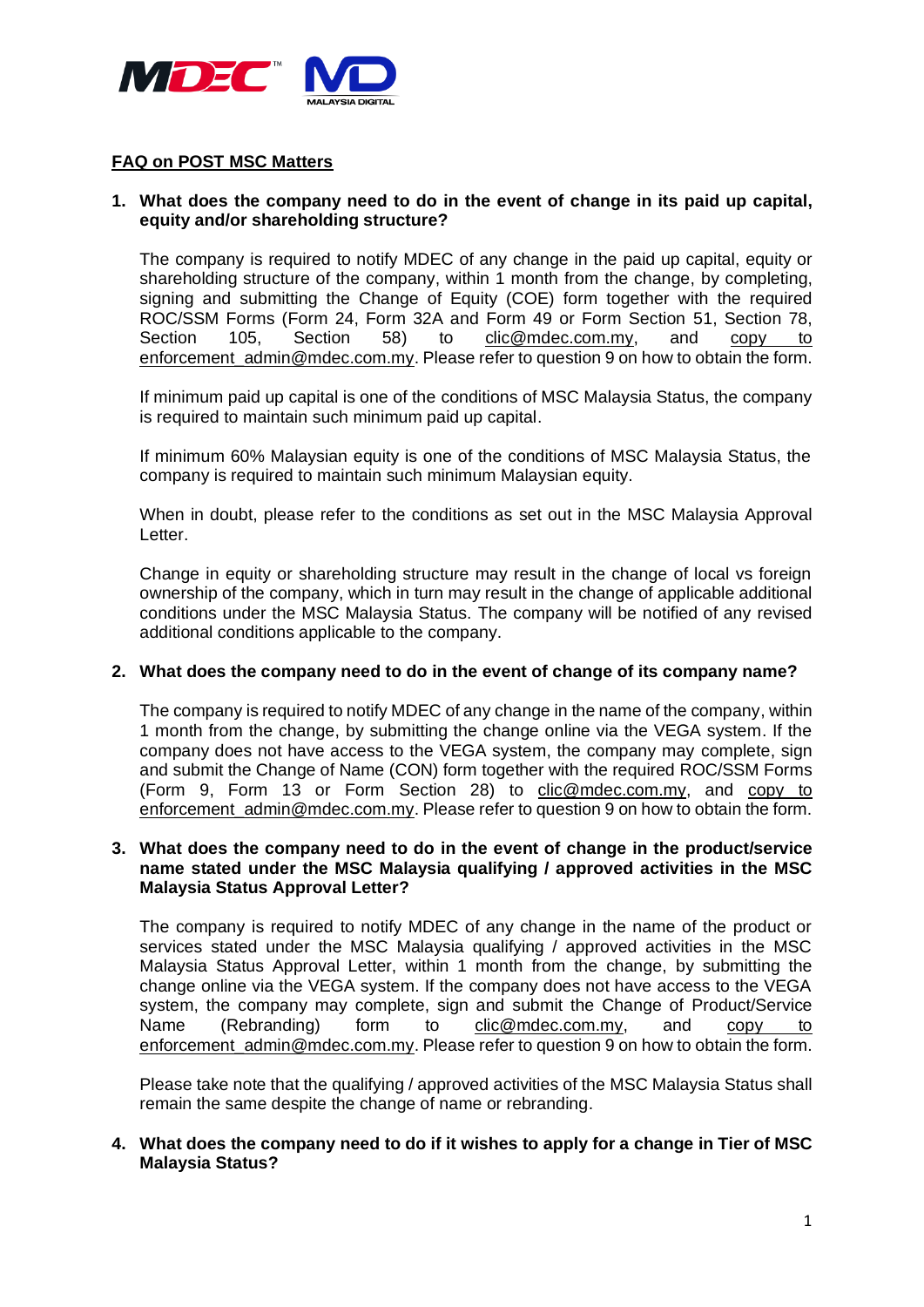

If the company's income tax exemption is granted under the **Promotion of Investments Act 1986** or **Income Tax (Exemption)(No. 2) Order 2015 [P.U.(A) 50/2015]**:

- a. the company may change from Tier 1 to Tier 2, or vice versa, at any time;
- b. the company is not allowed to change from Tier 1 to Tier 3 as well as from Tier 2 to Tier 3;
- c. for a Tier 3 company:
	- (i) the company may only upgrade to Tier 1 or Tier 2 after the expiry of the first 5 years of tax exemption, subject to compliance of applicable conditions and approval; or
	- (ii) the company may upgrade to Tier 1 or Tier 2 within 24 months from the MSC Malaysia Status approval date provided that the company has yet to activate the tax exemption.

For the Change of Tier request, the company is required to complete, sign and submit the Change of Tier (COT) form together with the previous and latest signed and stamped Tenancy Agreement, ROC/SSM Forms (Form 24, 32A and 49 or Form Section 51, Section 78, Section 105, Section 58) to clic@mdec.com.my, and copy to enforcement admin@mdec.com.my. Please refer to question 9 on how to obtain the form.

If the company's income tax exemption is granted under the **Income Tax (Exemption) (No. 10) Order 2018 [P.U.(A) 389/2018]**:

- a. the company may change from Tier 1 to Tier 2, or vice versa, at any time. There is no requirement to notify MDEC or seek approval for any change between Tier 1 and Tier 2;
- b. for a Tier 3 company:
	- (i) the company is not allowed to change Tier in the first 5 years of tax exemption;
	- (ii) the company may upgrade to Tier 1 or Tier 2 after the expiry of the first 5 years of tax exemption, subject to compliance of applicable conditions and approval.

# **5. How long does it take for the Change of Tier (COT) application to be processed?**

Upon receiving the COT application, MDEC will conduct preliminary check for completeness within 5 working days. Once it passes the preliminary check, the application will be assigned to a Business Analyst for further evaluation before tabling to the National Committee on Investment. The evaluation stage will take 20 working days once the application has been verified by MDEC as complete. The COT application will not be approved if the company does not comply with all the conditions of MSC Malaysia Status. The company will be informed by MDEC once the National Committee on Investment has accepted the change and change has been made in the VEGA system.

# **6. How long does it take for the Change of Name (CON) application to be processed?**

Upon receiving the CON application, MDEC will conduct preliminary check for completeness within 5 working days. Once it passes the preliminary check, the application will be assigned to a Business Analyst for further evaluation before tabling to the National Committee on Investment. The evaluation stage will take 20 working days once the application is verified by MDEC as complete. The company will be informed by MDEC once the National Committee on Investment has been notified of the change and change has been made in the VEGA system.

#### **7. How long does it take for the Change of Equity (COE) application to be processed?**

Upon receiving the COE application, MDEC will conduct preliminary check for completeness within 5 working days. Once it passes the preliminary check, the application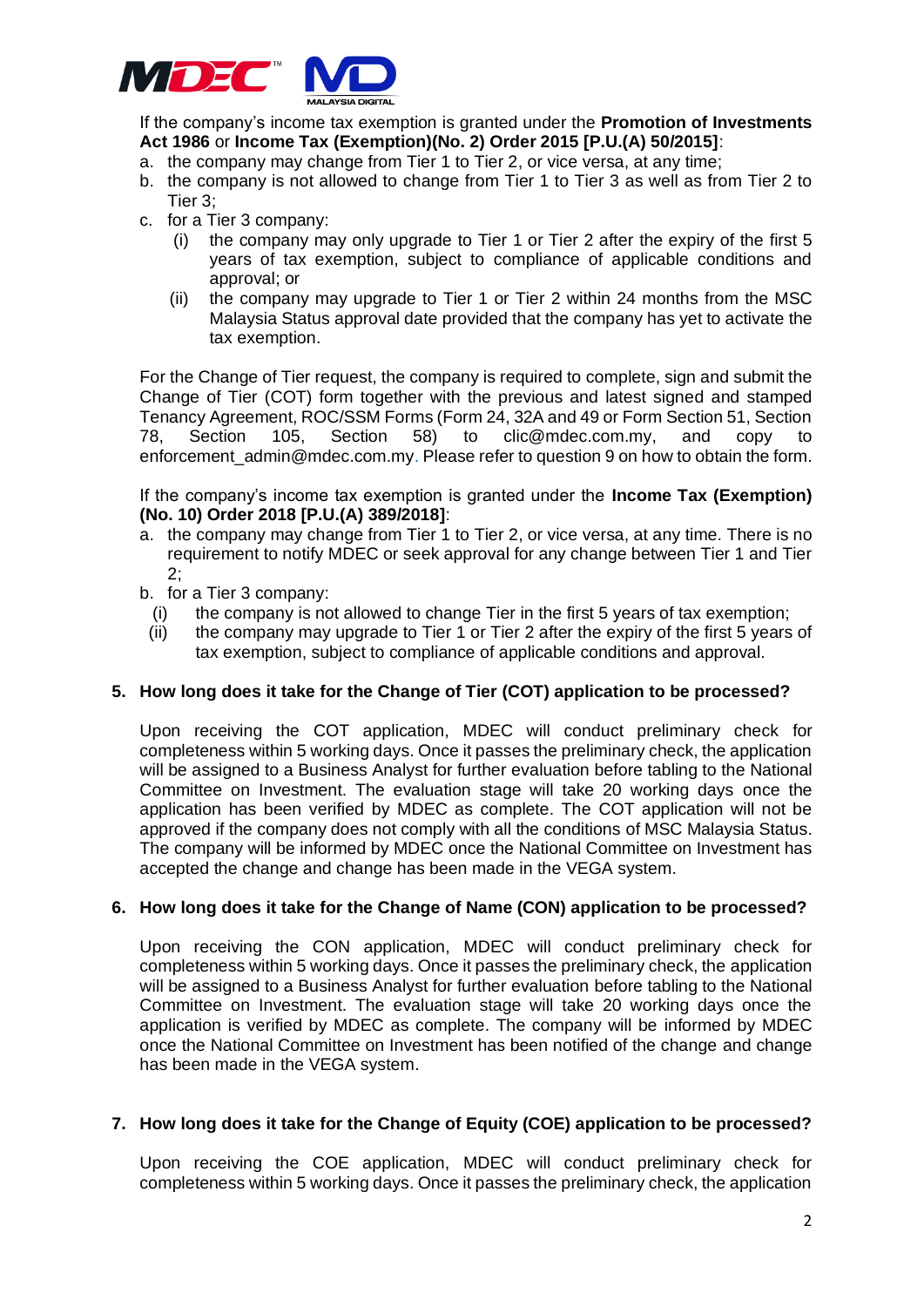

will be assigned to a Business Analyst for further evaluation. The change will be made in the VEGA system within 10 working days once the application is verified by MDEC as complete. The company will be notified by MDEC once the change is made.

# **8. How long does it take for the Change of Product/Service Name application to be processed?**

Upon receiving the Change of Product/Service Name application, MDEC will conduct preliminary check for completeness within 5 working days. Once it passes the preliminary check, the application will be assigned to a Business Analyst for further evaluation. Change of Product/Service Name will only be approved if the MSC Malaysia qualifying / approved activities remain unchanged. Once approved, the change will be made in the VEGA system within 10 working days. The company will be informed by MDEC once the change is made.

# **9. How to obtain the Change of Equity (COE) / Change of Name (CON) / Change of Tier (COT) / Change of Product/Service Name (Rebranding) Form?**

The company can request the form from the MSC Malaysia Client Contact Centre (CliC) via email clic@mdec.com.my or call +603 8315 3000 or toll free line 1-800-88-8338 or download the form from MDEC's website at https://mdec.my/.

# **10. How can the company request a copy of the company's MSC Malaysia Status Approval Letter, Conditions of Grant or MSC Malaysia Status eCertificate?**

The company is to submit a formal request, preferably on the company's letterhead, signed by an authorised signatory of the company. Please email the scanned signed copy of the request to MSC Malaysia Client Contact Centre (CliC) via email [clic@mdec.com.my.](mailto:clic@mdec.com.my) The company will receive the requested document within 7 working days from the date of receipt of request by MDEC.

# **11. What does the company need to do if the company's information in VEGA system is incorrect or incomplete?**

The company is to inform the incorrect or incomplete information to MSC Malaysia Client Contact Centre (CliC) via email [clic@mdec.com.my](mailto:clic@mdec.com.my) together with supporting evidence, if applicable. The change will be made in the VEGA system within 12 working days from the date of receipt of request by MDEC. MDEC will inform the company once the change is made and the company may check the VEGA system to confirm the correctness of the change made.

# **12. What does the company need to do if it wishes to add new activities under its MSC Malaysia Status?**

i) For MSC Malaysia Status companies approved **after 1 January 2019**, the company is to submit request in writing to [clic@mdec.com.my.](mailto:clic@mdec.com.my) A business analyst will be assigned to guide the company on the relevant application required. The application will be tabled to the National Committee on Investment (NCI) for decision. Please refer to GUIDELINES ON MSC MALAYSIA FINANCIAL INCENTIVES (SERVICES INCENTIVE – INCOME TAX EXEMPTION) (https://mdec.my/what-we-offer/msc-malaysia/).